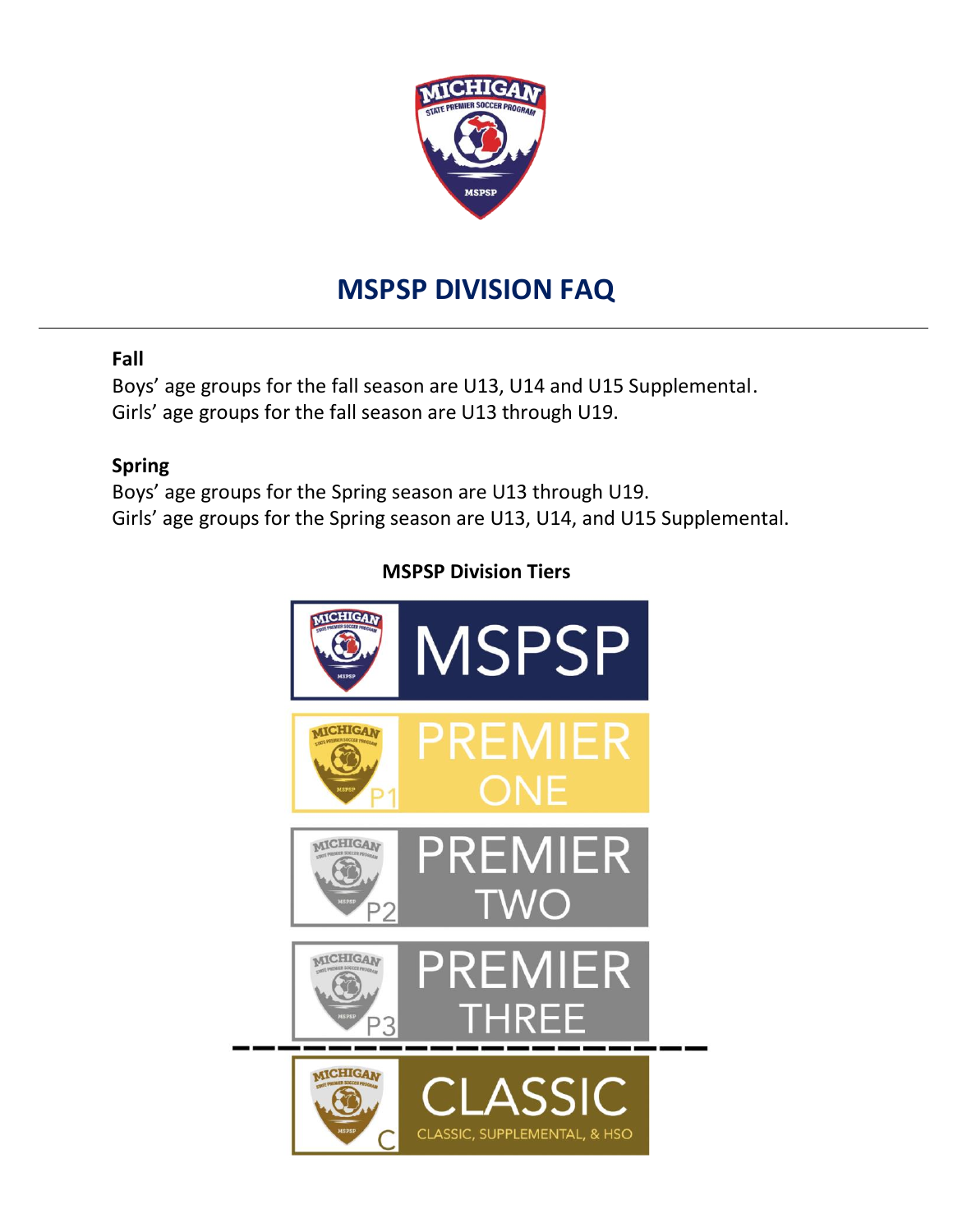

The U13 age group in the fall season will have Premier Qualifying, Classic, & Regional (local) divisions. U13 in the fall is slightly different than MSPSP's traditional pyramid structure and is explained below.



**U13 Premier Qualifying (Fall Only)**

One or more Premier Qualifying divisions within the U13 age groups (boys & girls) will be formed to facilitate the placement process of teams into MSPSP Premier 1 – Premier 3, with top performing teams being placed into P1, etc. This division is for highly competitive teams seeking the best competition. This division is open to teams coming out of Directors Academy and top performing select teams.

Note: In cases where there are multiple "Qualifying" divisions, all divisions will be considered competitively equal.

Note: the "Premier Qualifying" division is ONLY offered in the Fall season of U13.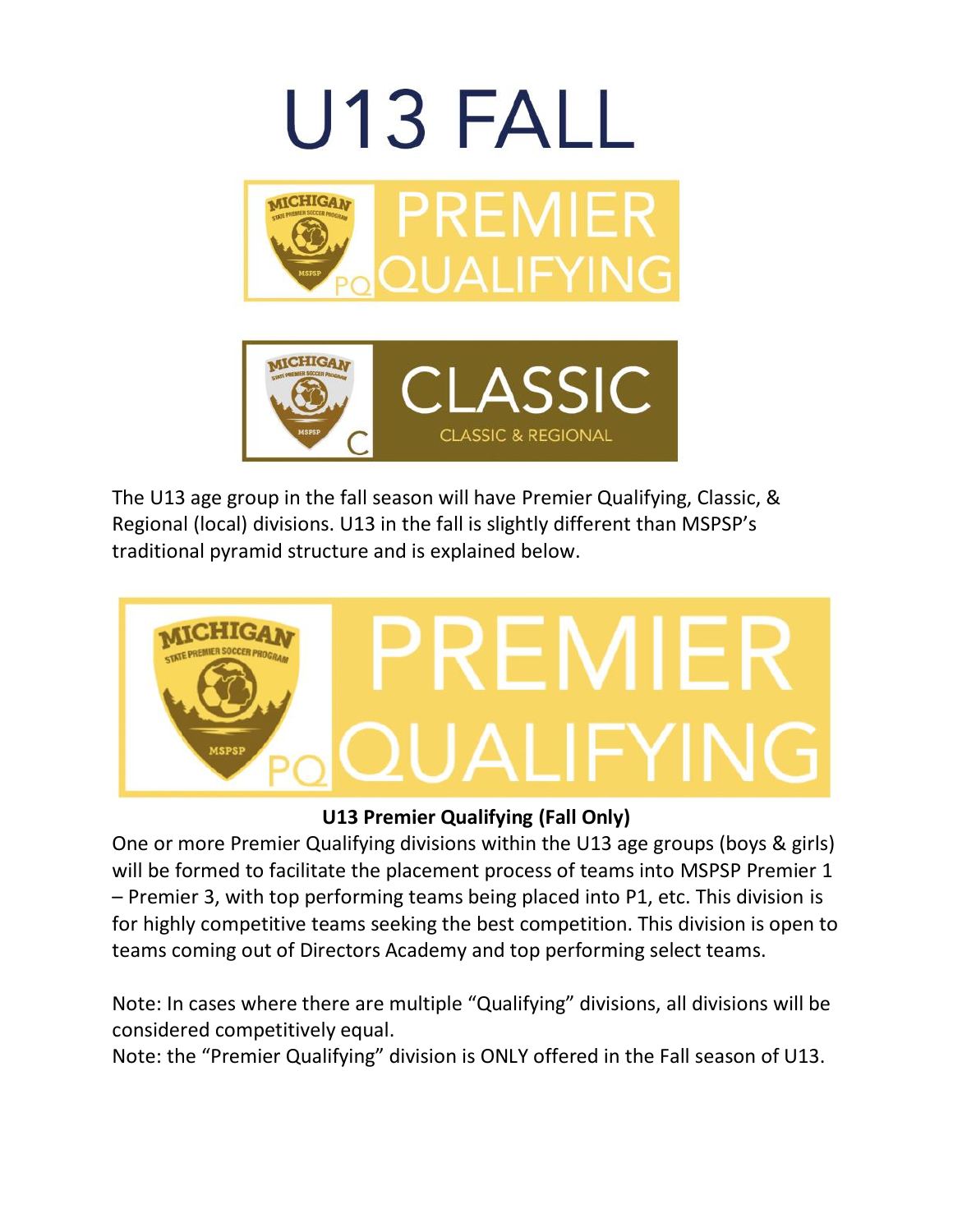

## **U13 Classic**

U13 MSPSP 'Classic' consists of multiple 'Classic' divisions that are considered competitively equal and play into Premier 3 via promotion. This division is best fit for teams from select or DA T2 / T3 looking for balanced competition across the state. U13 Fall Classic division winners will be placed into Premier 3 in the Spring season.

# **U13 Regional (local)**

U13 Fall & Spring. Offers a steppingstone into MSPSP without the statewide travel.

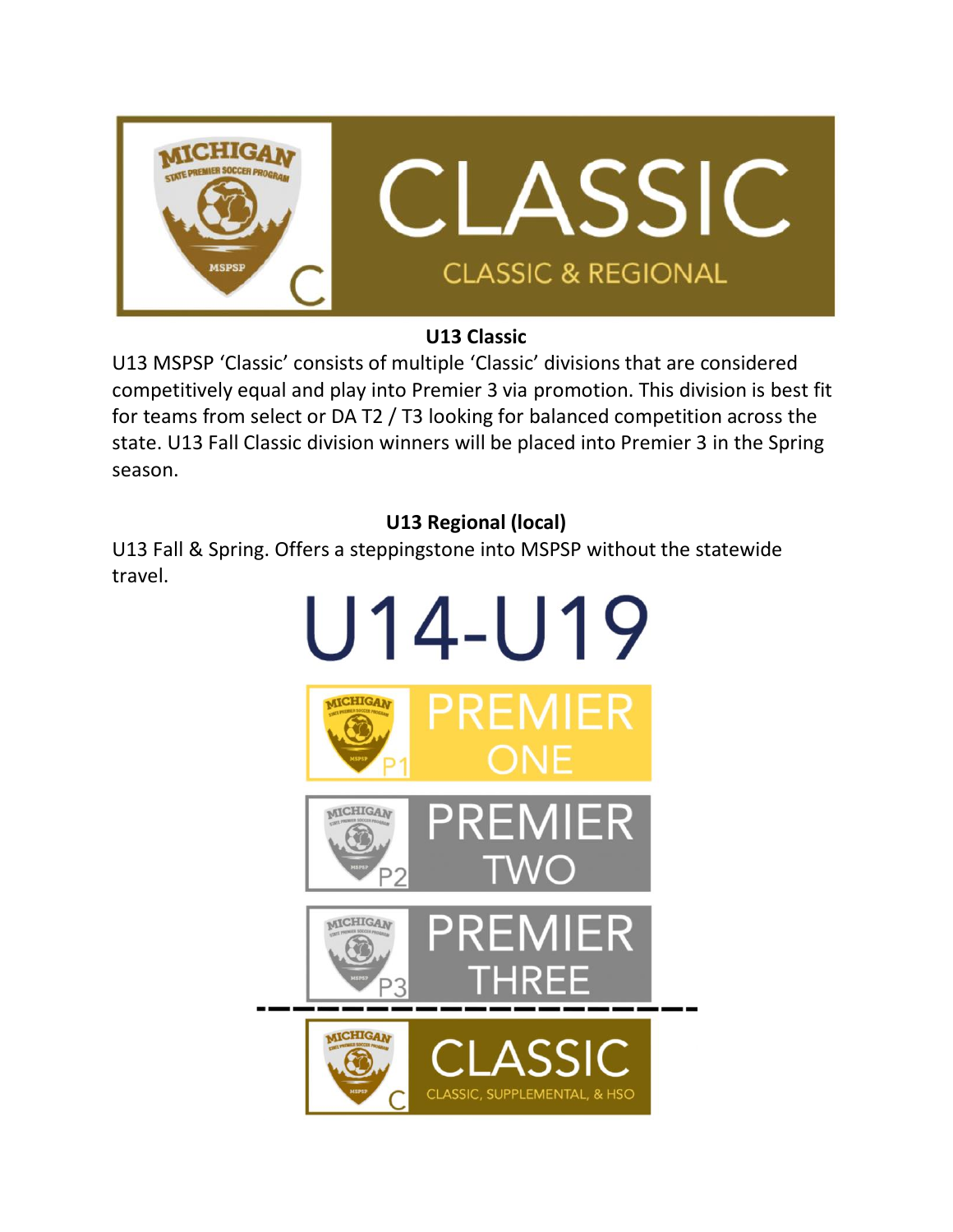

## **Premier 1**

The highest level of competition within MSPSP. Teams must earn placement into P1, most notably via success in league & state cup play. Coaches must have a D license or higher. Teams at this level compete in the Elite State Cup.



**Premier 2**

The second tier of the 'Premier' divisions within MSPSP. Coaches must have a D license or higher. Teams at this level compete in the Premier State Cup.



**Premier 3**

The third tier of the 'Premier' divisions within MSPSP. Coaches must have a D license or higher. Teams at this level compete in the Premier State Cup.